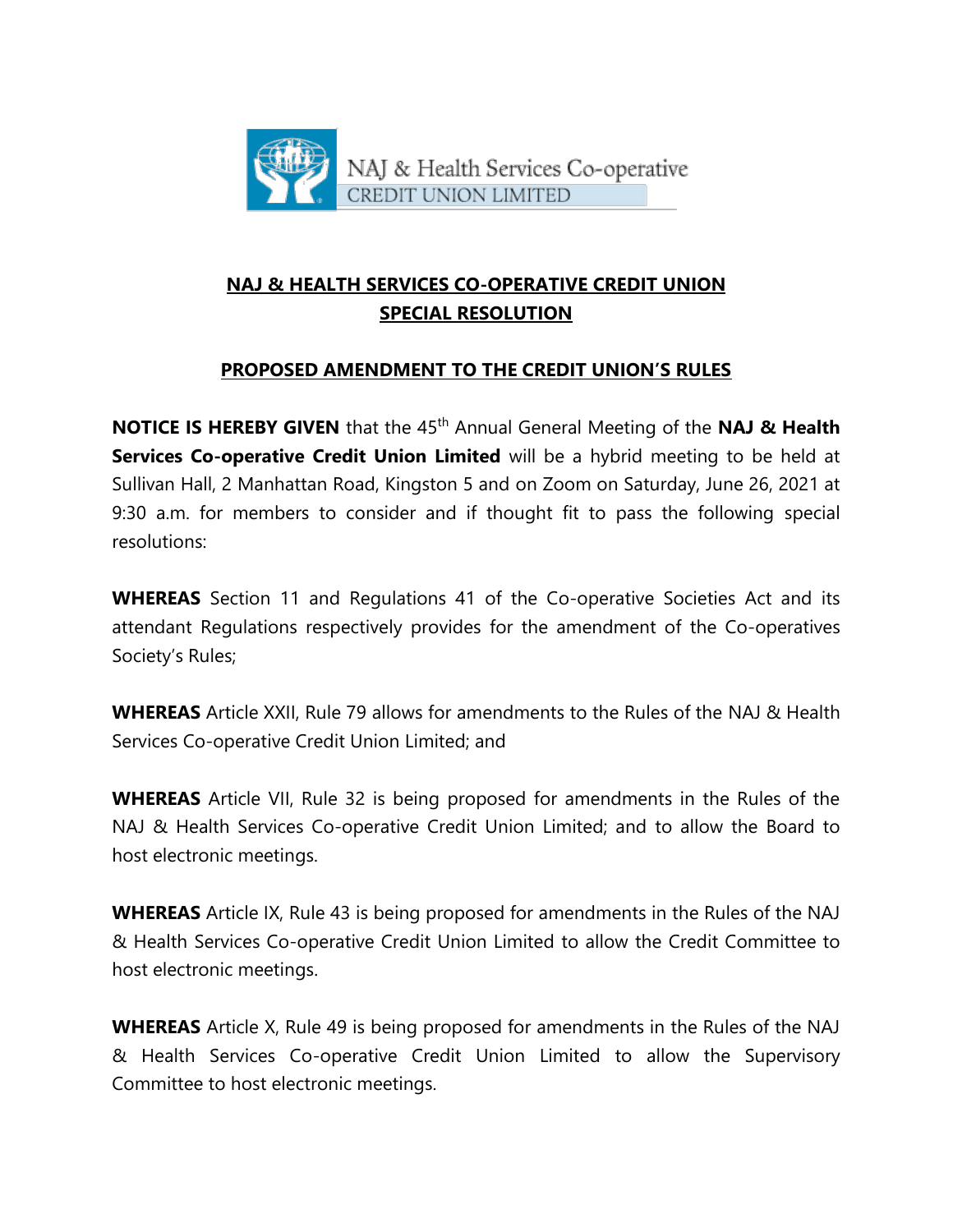**WHEREAS** Article XI, Rule 53 is being proposed for amendments in the Rules of the NAJ & Health Services Co-operative Credit Union Limited; and

**WHEREAS** it is being proposed that meetings of members may be conducted by attendance at a physical location, or by virtual-only or by hybrid-meeting; and

**WHEREAS** electronic attendance shall be construed as if the members were present at the physical location where the meeting is being convened; and

**WHEREAS** members attending meetings through electronic media shall constitute the quorum for a legally convened meeting of members of the Society; and

**WHEREAS** The Co-operative Societies (Amendment) Regulations 2021 dealing with the holding of general meetings and meetings of the Committee in co-operative societies were promulgated on the 15<sup>th of</sup> January 2021;

**WHEREAS** this credit union has agreed to adopt and accept all the interpretations so ascribed under the said regulations and intends that all amendments hereunder proposed are to be operational immediately and binding upon members, consequent upon approval at this general meeting of members and subject to the Registrar of Co-operative Societies' immediate certification.

## **BE IT RESOLVED THAT Article VII, Rule 32 which reads:**

The Board of Directors shall meet as often as the business of the Credit Union may require, and in any case not less frequently than once per month.

### **Be amended to include**

Any meeting of the Board of Directors or any committee designated by the Board may be held by telephone conference call or other communications equipment including video conferencing technology. Each person entitled to participate in the meetings must consent to the meeting being held of that system. The system so employed must provide access to the meeting in a manner by which each person attending can be properly identified and heard. The system must facilitate the recording of any vote or other action taken at the meeting.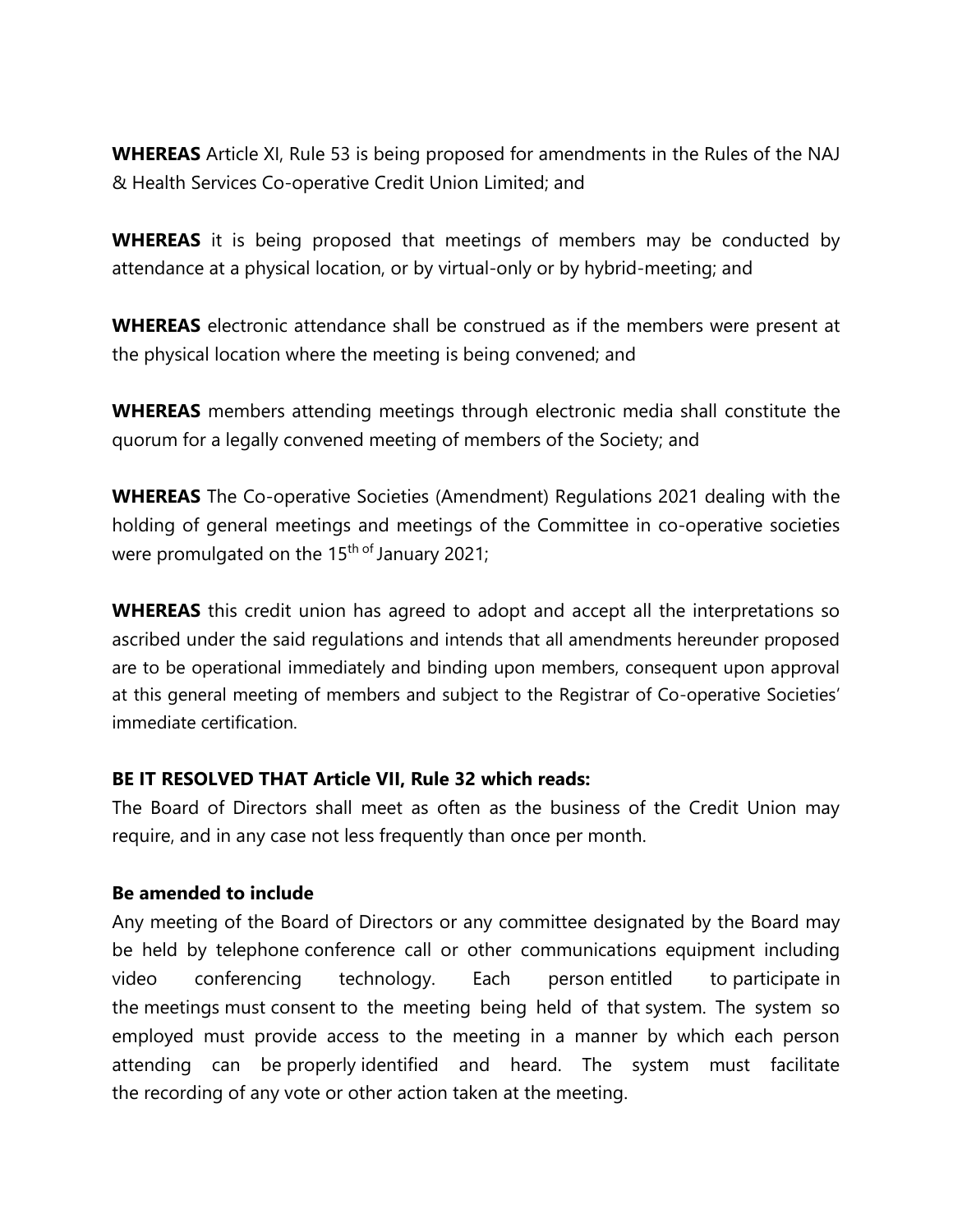For the purpose of determining the quorum and for all other voting purposes, attendance at such meetings shall constitute presence in person at the meeting. For the purposes of this rule, the laws of Jamaica shall apply to any meeting of the Board or sub-committees and the meeting is deemed to take place in Jamaica; and

## **BE IT RESOLVED THAT Article IX, Rule 43 which reads:**

The Credit Committee shall hold such meetings as the business of the Credit Union may require, and not less frequently than once per month. Due notice of such meetings shall be given to the other members of the Committee by the Secretary.

### **Be amended to include:**

Any meeting of the Credit Committee may be held by telephone conference call or other communications equipment including video conferencing technology. Each person entitled to participate in the meetings must consent to the meeting being held of that system. The system so employed must provide access to the meeting in a manner by which each person attending can be properly identified and heard. The system must facilitate the recording of any vote or other action taken at the meeting. For the purpose of determining the quorum and for all other voting purposes, attendance at such meetings shall constitute presence in person at the meeting. For the purposes of this rule, the laws of Jamaica shall apply to any meeting of the Credit Committee and the meeting is deemed to take place in Jamaica; and

# **BE IT RESOLVED THAT Article X, Rule 49 which reads:**

The Supervisory Committee shall hold such meetings as the business of the Credit Union may require, and not less frequently than once per month. Due notice of such meetings shall be given to the other members of the Committee by the Secretary.

### **Be amended to include:**

Any meeting of the Supervisory Committee may be held by telephone conference call or other communications equipment including video conferencing technology. Each person entitled to participate in the meetings must consent to the meeting being held of that system. The system so employed must provide access to the meeting in a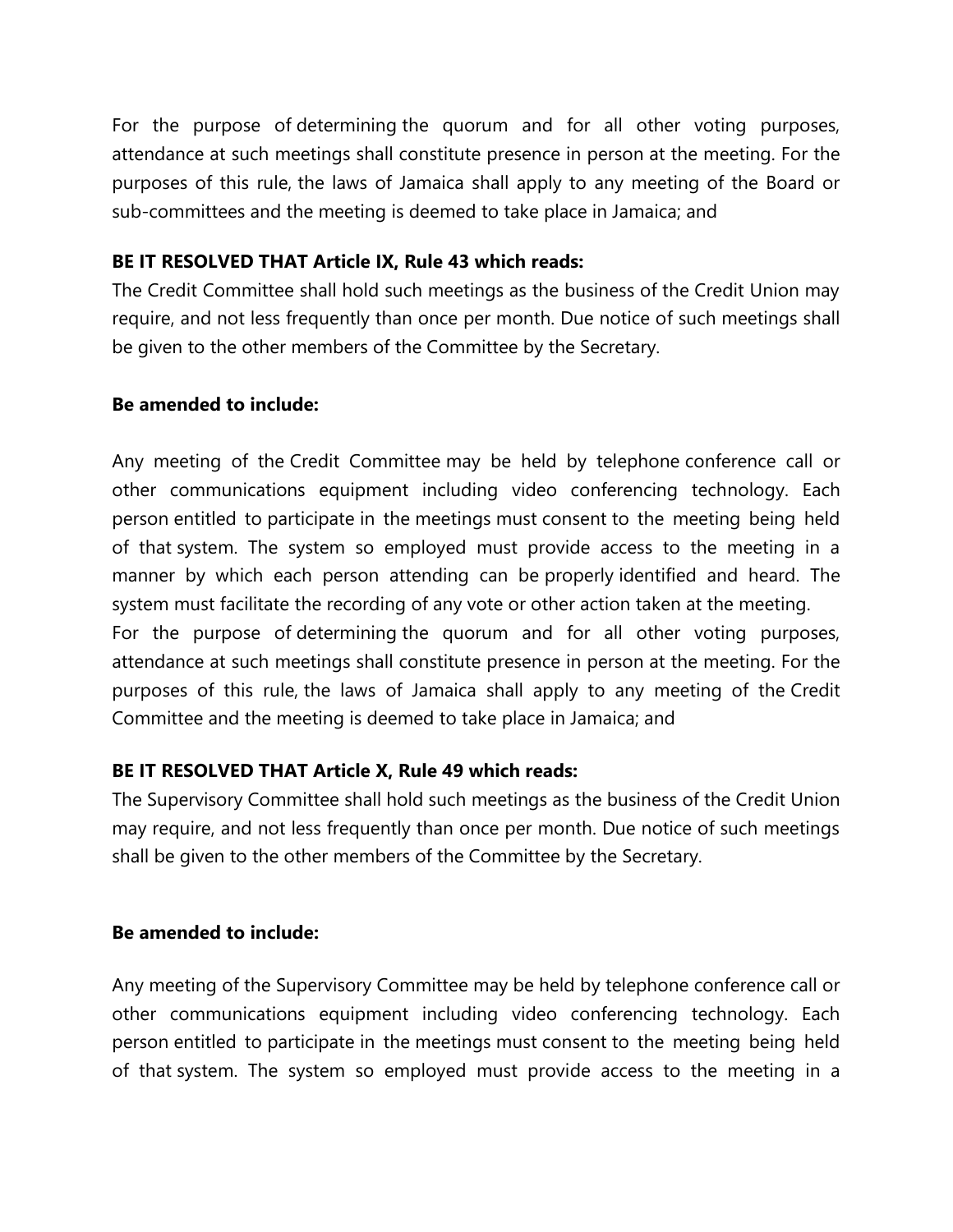manner by which each person attending can be properly identified and heard. The system must facilitate the recording of any vote or other action taken at the meeting.

For the purpose of determining the quorum and for all other voting purposes, attendance at such meetings shall constitute presence in person at the meeting. For the purposes of this rule, the laws of Jamaica shall apply to any meeting of the Supervisory Committee and the meeting is deemed to take place in Jamaica.

## **BE IT RESOLVED that Article XI, Rule 53 which now reads**:

- (i) The supreme authority in the Credit Union is vested in the General Meeting of members at which every member has a right to attend and vote on all questions; and
- (ii) The first General Meeting of members after registration of the Credit Union shall be called the First Annual General Meeting, and shall have the same powers as are herein given to the Annual General Meeting

**Be amended to read** by adding the following additional sentences after the current sentences:

- (iii) References to a "meeting" shall mean a meeting convened and held in a physical location only or via virtual-only and/or in a hybrid manner through a combination of both a physical and electronic communication system. Members shall be deemed to be present at that meeting for all purposes of the Rules, applicable laws, and the Co-operative Societies (Amendments) Regulations 2021 and said attendance shall be construed to allow the member present in any one of these fora to attend and fully participate in any such meetings.
- (iv) A member's participation in the business of a general meeting shall include without limitation the right to communicate, to vote, and to have access in hard copy or electronic form all documents which are required to participate in the business of a general meeting; and participation in such a meeting shall constitute presence in person at such meeting and shall count towards the quorum and for all other voting processes.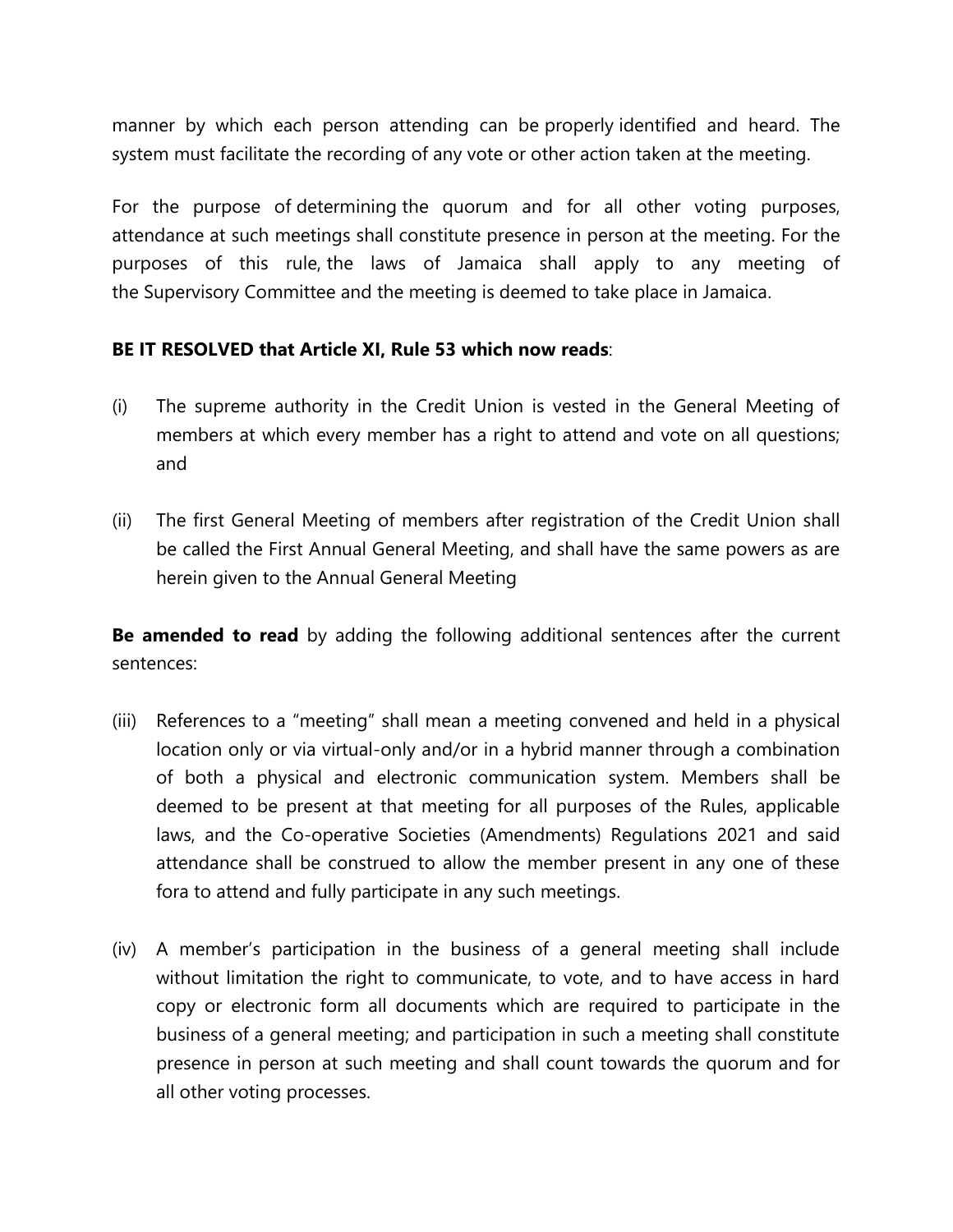- (v) The failure or inability of a member to attend or remain in an Annual or Special General Meeting held in a hybrid or virtual-only meeting, as a result of a mistake or events beyond the control of NAJ & Health Services Credit Union Limited shall not constitute a defect in the calling of the Annual or Special General Meeting and shall not invalidate any resolutions passed or proceedings taken at that Annual or Special General Meeting.
- (vi) References to "electronic communication system" shall include, without limitation, webcast, video or any form of conference call systems (telephone, video, web or otherwise) and other communication of any sound, document, and or other data.
- (Vii) If a separate meeting place is linked to the main place of a general meeting by an electronic communication system, such member present at the separate meeting place shall be taken to be present at the general meeting and entitled to exercise all rights as if the member were present at the main physical location.
- (viii) All general meetings (including a Special or Annual General Meeting, any adjourned meeting or postponed meeting) may be held as a physical, virtual-only or hybrid-meeting.
- (ix) A virtual-only or hybrid-meeting may be held in Jamaica and any part of the world and at one or more locations as may be determined by the Board of Directors in its absolute discretion; however, the principal place and time of such meeting shall be construed to be held in the jurisdiction of Jamaica.
- (x) Votes (whether by a show of hands or ballot or by way of a poll) may be cast through or by electronic means or otherwise, in keeping with the Co-operative Societies (Amendment) Regulations 2021
- (xi) If voting is to take place at the meeting, there must be reasonable measures in place to verify that every person voting at the meeting by means of electronic communication system is sufficiently identified, and the Secretary shall keep a record of any vote or action taken.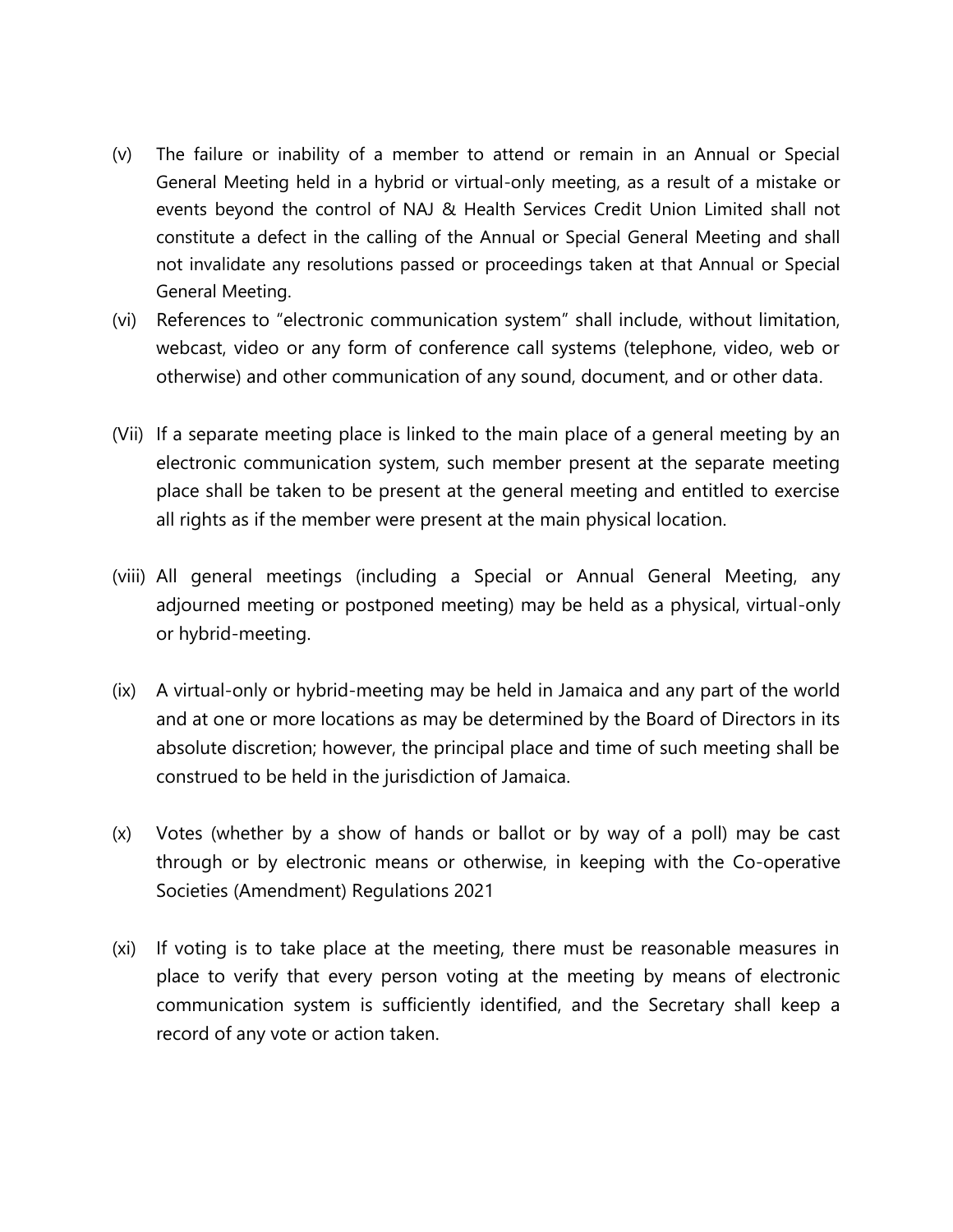(xii) The provision of these rules shall apply, with any necessary modification, to hybridmeetings and virtual-only meetings

## **BE IT RESOLVED THAT Article XI, Rule 57 which now reads:**

At least seven (7) days before the date of any Annual or Special General Meeting, the Secretary shall post a notice of the meeting in a conspicuous place in the office and cause written notice thereof to be handed to each member in person or mailed to each member at his address as the same appears in the records of the Credit Union.

### **BE AMENDED TO READ:**

- (i) At least seven (7) days before the date of any Annual or Special General Meeting, the Secretary shall post a notice of the meeting in a conspicuous place in the Head Office and each branch office of the Society and cause appropriate notice to appear in one daily newspaper and/or cause written notice to be handed to each member in person or mailed to each member at his address as the same appears on the Records of the Society. Such notice may also be communicated to each member via any available electronic medium provided by the member to the Society.
- (ii) Where an Annual or Special General Meeting is either virtual-only or hybridmeeting, the Secretary shall cause the notice of the meeting to provide instructions for attendance and participation, including voting by members electronically, and an electronic link for attendees.

### **Article XI Rule 59 will be renumbered to 59:1 which reads:**

If at the expiration of a reasonable period after the date fixed for any Annual or Special General Meeting, the members present are not sufficient to form a quorum, such Meeting shall be considered as dissolved if convened on the demand of members; in all other cases an adjournment may be taken to a date not fewer than fourteen (14) days thereafter. The same notice shall be given for the Adjourned Meeting as is prescribed in Rule 57 for the Original Meeting.

### **New Rule Article XI Rule 59.2 will be inserted to read:**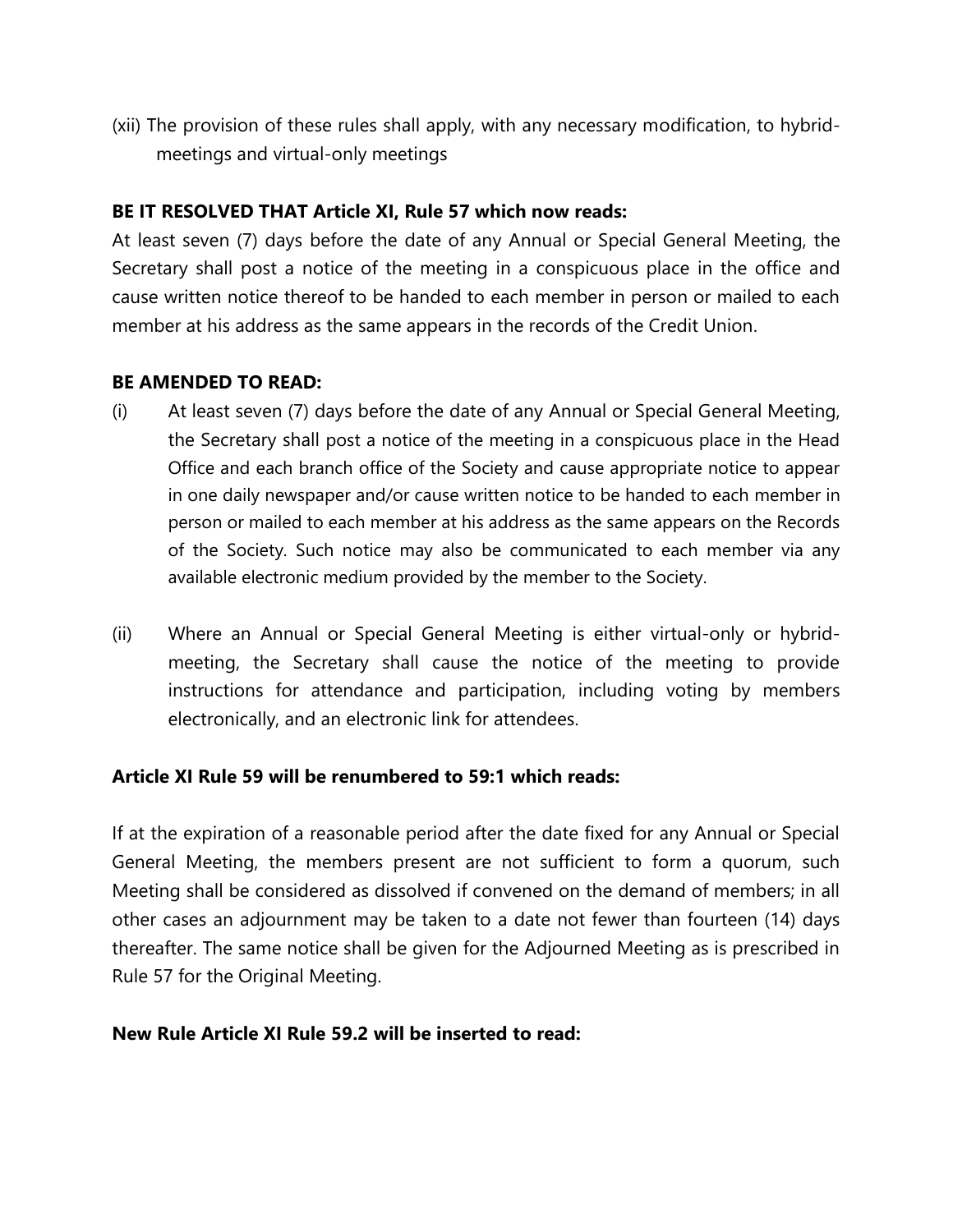"Where the meeting is held as a hybrid-meeting or virtual-only meeting and during the meeting a number of members participating, virtually, cease to be able to participate in the meeting, at any time and for any period during the meeting, in such numbers that the quorum requirement for that meeting is not met, all business transacted at that meeting, including matters put to the vote and any resolution passed, shall be void"

## **BE IT RESOVLED THAT ARTICLE XXII, RULE 79 (AMENDMENTS TO RULES) WHICH NOW READS**:

These Rules may be amended by a resolution of the members at the Annual General Meeting or Special General Meeting called for the purpose by three-fourth votes of those present and entitled to vote, provided a copy of the proposed amendments together with a written notice of the meeting shall have been sent to each member or handed to him in person at least seven (7) days before the said meeting. No amendment shall become operative until it has been approved by the Registrar in accordance with the Act.

### **BE AMENDED TO READ**:

These Rules may be amended by a resolution of the members at the Annual General Meeting or Special General Meeting called in accordance with **Article XI, Rule 53 (ii)** for the purpose by at least three-fourth of the members present either Physically, Virtualonly or at a Hybrid-meeting, provided a copy of the proposed amendments together with a written notice of the meeting shall have been sent to each member by electronic means and printed in one daily newspaper at least seven (7) days before the said meeting. No amendment shall become operative until it has been approved by the Registrar in accordance with the Act.